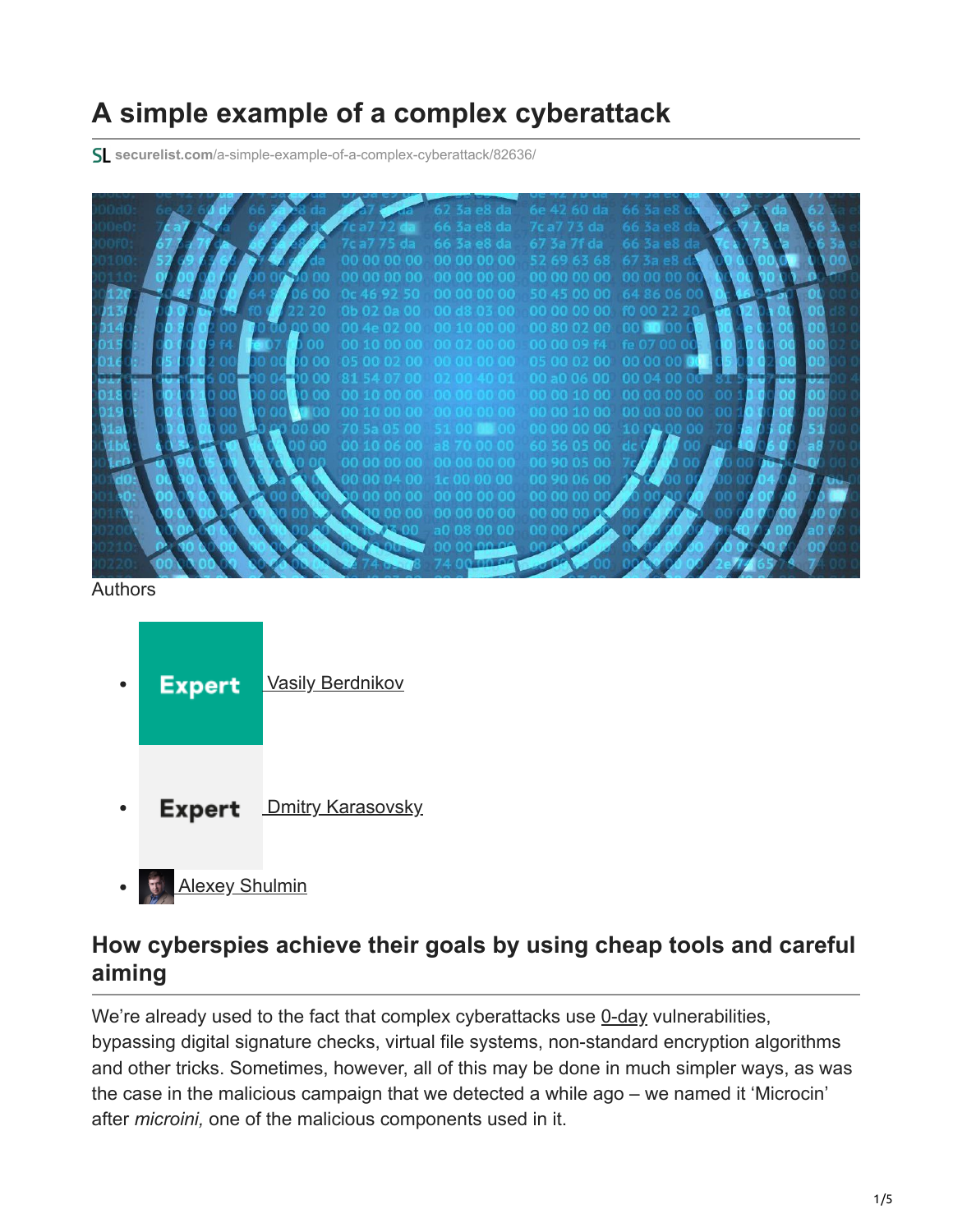We detected a suspicious RTF file. The document contained an [exploit](https://encyclopedia.kaspersky.com/glossary/exploit/?utm_source=securelist&utm_medium=blog&utm_campaign=termin-explanation) to the previously known and patched vulnerability [CVE-2015-1641;](http://www.cve.mitre.org/cgi-bin/cvename.cgi?name=CVE-2015-1641) however, its code had been modified considerably. Remarkably, the malicious document was delivered via websites that targeted a very narrow audience, so we suspected early on that we were dealing with a targeted attack. The threat actors took aim at users visiting forums with discussions on the statesubsidized housing that Russian military personnel and their families are entitled to.

| <b>E</b> ABTOP                                                                                                                                  | Тема: Как принимать квартиру???? (Прочитано 112 раз)                                                                                                                                                                                  |                                                                             |  |  |  |
|-------------------------------------------------------------------------------------------------------------------------------------------------|---------------------------------------------------------------------------------------------------------------------------------------------------------------------------------------------------------------------------------------|-----------------------------------------------------------------------------|--|--|--|
| 0 Пользователей и 1 Гость просматривают эту тему.                                                                                               |                                                                                                                                                                                                                                       |                                                                             |  |  |  |
| Ефрейтор                                                                                                                                        | Как принимать квартиру????<br>«: Май 10, 2016, 11:52:18 am »                                                                                                                                                                          |                                                                             |  |  |  |
| Сообщений: 3<br>Карма: +0/-0<br>Пол: $\sigma$                                                                                                   | Приёмка квартиры в новостройке - довольно ответственное дело. Чтобы избежать многих проблем в будущем,<br>постарайтесь уделить максимум внимания квартире, которую собираетесь принять в пользование.<br>Ссылка http://bit.ly/2700luE |                                                                             |  |  |  |
| Дом/корпус: 2                                                                                                                                   |                                                                                                                                                                                                                                       | <b>EAL</b> Записан                                                          |  |  |  |
| Страницы: 1 Вверх                                                                                                                               | Opening КакПринимать Квартиру-1.rtf<br>$-23$                                                                                                                                                                                          | <b>ПЕЧАТЬ</b>                                                               |  |  |  |
| Большая Очаковская форум » Наша Воен                                                                                                            | You have chosen to open:<br><b>КакПринимать Квартиру-1.rtf</b><br>which is: Rich Text Document (524 KB)<br>from: http://files.maintrauptus.com                                                                                        | « предыдущая тема следующая тема »<br>Перейти в: => Основное общение -   да |  |  |  |
| H Dan<br>958<br><b>IL DEHL</b><br>m<br><b>UBHOL FD</b><br>au<br><b>PH NRCR</b><br>25<br><b>SBS</b><br><b>CETO.LKR</b><br>20<br><b>ULIKUN RH</b> | What should Firefox do with this file?<br>Windows Wordpad Application (default)<br>Open with<br>۰<br>Save File<br>Do this automatically for files like this from now on.<br>ок<br>Cancel                                              |                                                                             |  |  |  |

A forum post with a link to the malicious document

This approach appears to be very effective, as it substantially increases the chance that a potential victim will download and open the malicious document: the hosting forum is legitimate, and the malicious document is named accordingly ("Housing acceptance procedure" in Russian).

All links in the forum messages lead to the URL address files[.]maintr\*\*plus[.]com, where the RTF document with the exploit was hosted. The threat actors sometimes used PPT files containing an executable PE file which did not contain the exploit, as the [payload](https://encyclopedia.kaspersky.com/glossary/payload/?utm_source=securelist&utm_medium=blog) was launched by a script embedded into the PPT file.

If a Microsoft Office vulnerability is successfully exploited, the exploit creates an executable PE file on the hard drive and launches it for execution. The malicious program is a platform used to deploy extra (add-on) malicious modules, store them stealthily and thus add new capabilities for the threat actors. The attack unfolds in several stages, as described below: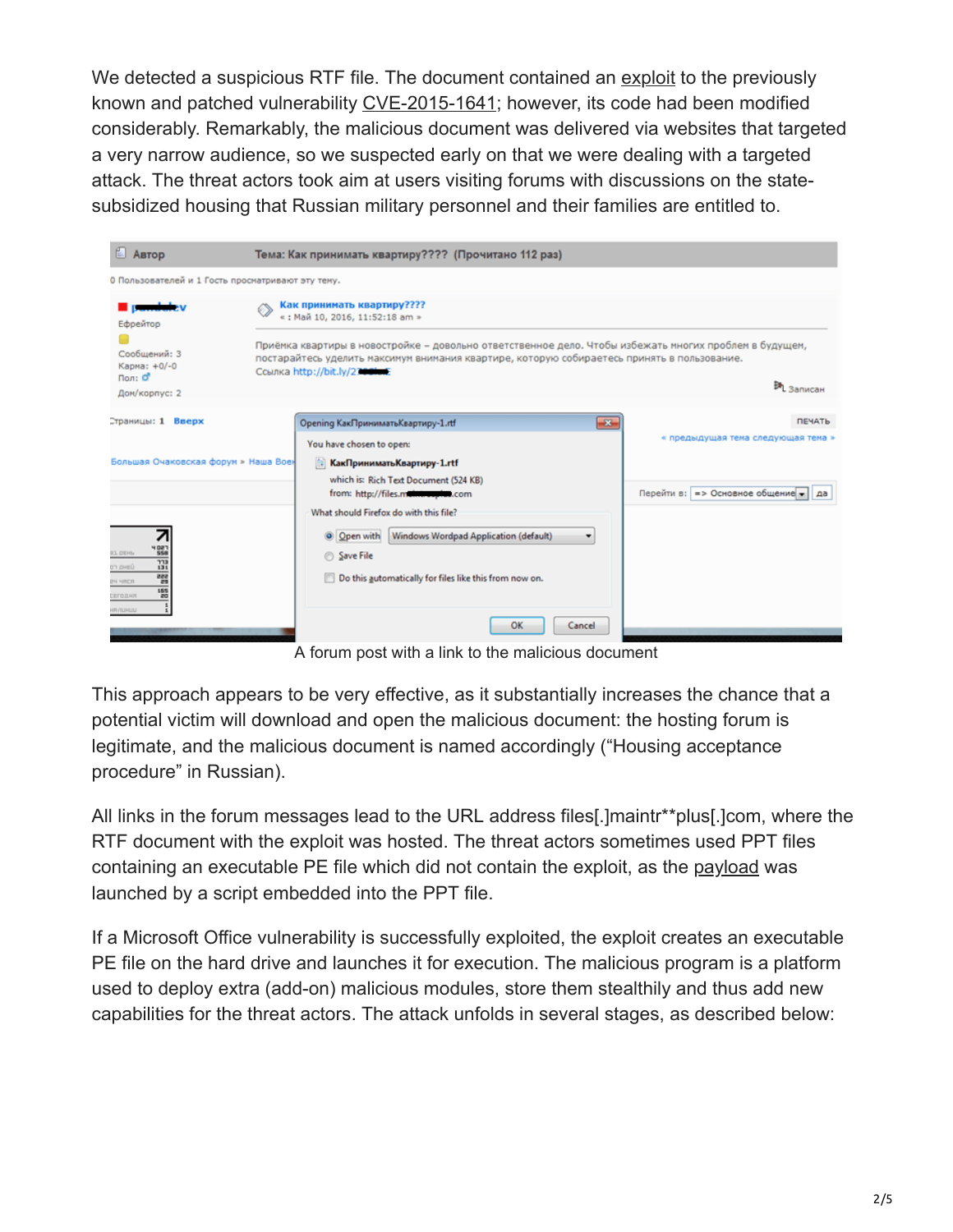- 1. The exploit is activated, and an appropriate (32-bit or 64-bit) version of the malicious program is installed on the victim computer, depending on the type of operating system installed on it. To do this installation, malicious code is injected into the system process 'explorer.exe' rather than into its memory. The malicious program has a modular structure: its main body is stored in the registry, while its add-on modules are downloaded following the instruction arriving from the C&C server. DLL hijacking (use of a modified system library) is used to ensure that the main module is launched each time the system is rebooted.
- 2. The main module of the malicious program receives an instruction to download and launch add-on modules, which opens new capabilities for the threat actors.
- 3. The malicious add-on modules provide opportunities to control the victim system, take screenshots of windows and intercept information entered from the keyboard. We have seen them in other cyber-espionage campaigns as well.
- 4. The threat actors use PowerSploit, a modified set of PowerShell scripts, and various utilities to steal files and passwords found on the victim computer.

The cybercriminals were primarily interested in .doc, .ppt, .xls, .docx, .pptx, .xlsx, .pdf, .txt and .rtf files on the victim computers. The harvested files were packed into a passwordprotected archive and sent to the threat actors' server.

Overall, the tactics, techniques and procedures that the cybercriminals used in their attacks can hardly be considered complicated or expensive. However, there were a few things that caught our eye:

- [The payload \(at least one of the modules\) is delivered using some simple](https://securelist.com/steganography-in-contemporary-cyberattacks/79276/) steganography. Within traffic, it looks like a download of a regular JPEG image; however, the encrypted payload is loaded immediately after the image data. Microcin searches for a special 'ABCD' label in such a file; it is followed by a special structure, after which the payload comes, to be decrypted by Microcin. This way, new, platformindependent code and/or PE files can be delivered.
- If the Microcin installer detects the processes of some anti-malware programs running in the system, then, during installation, it skips the step of injecting into 'explorer.exe', and the modified system library used for establishing the malicious program within the system is placed into the folder %WINDIR%; to do this, the system app 'wusa.exe' is used with the parameter "/extract" (on operating systems with UAC).

## **Conclusion**

No fundamentally new technologies are used in this malicious campaign, be it 0-day vulnerabilities or innovations in invasion or camouflaging techniques. The threat actors' toolkit includes the following:

A watering hole attack with a Microsoft Office exploit;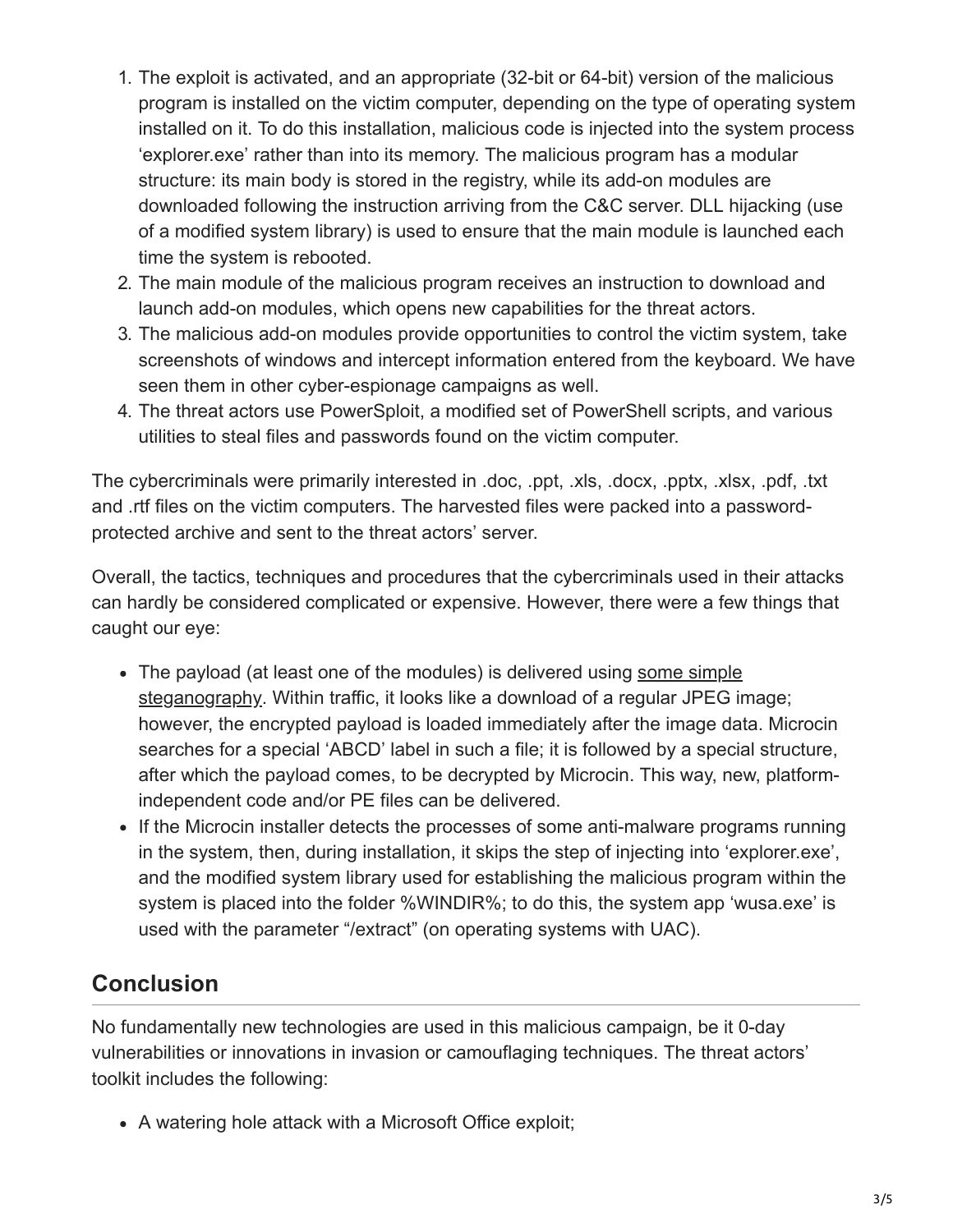- Fileless storage of the main set of malicious functions (i.e., the shellcode) and the addon modules;
- Invasion into a system process without injecting code into its memory;
- DLL hijacking applied to a system process as a means of ensuring automatic launch that does not leave any traces in the registry's autorun keys.

The attackers also make use of PowerShell scripts that are used extensively in penetration tests. We have seen backdoors being used in different targeted attacks, while PowerSploit is an open-source project. However, cybercriminals can use known technologies as well to achieve their goals.

The most interesting part of this malicious campaign, in our view, is the attack vectors used in it. The organizations that are likely to find themselves on the cybercriminals' target lists often do not pay any attention to these vectors.

First, if your corporate infrastructure is well protected and therefore 'expensive' to attack (i.e., an attack may require expensive 0-day exploits and other complicated tools), then the attackers will most likely attempt to attack your rank-and-file employees. This step follows a simple logic: an employee's personal IT resources (such as his/her computer or mobile device) may become the 'door' leading into your corporate perimeter without the need of launching a direct attack. Therefore, it is important for organizations to inform their employees about the existing cyber threats and how they work.

Second, Microcin is just one out of a multitude of malicious campaigns that use tools and methods that are difficult to detect using standard or even corporate-class security solutions. Therefore, we recommend that large corporations and government agencies use comprehensive security solutions to protect against targeted attacks. These products are capable of detecting an ongoing attack, even if it employs only a minimum of manifestly malicious tools, as the attackers instead seek to use legal tools for penetration testing, remote control and other tasks.

The implementation of a comprehensive security system can substantially reduce the risk of the organization falling victim to a targeted attack, even though it is still unknown at the time of the attack. There is no way around it; without proper protection, your secrets may be stolen, and information is often more valuable than the cost of its reliable protection.

For more details of this malicious attack, [please read Attachment](https://media.kasperskycontenthub.com/wp-content/uploads/sites/43/2018/03/07170759/Microcin_Technical_4PDF_eng_final_s.pdf) (PDF).

- [DLL hijacking](https://securelist.com/tag/dll-hijacking/)
- [Dropper](https://securelist.com/tag/dropper/)
- [Malware Technologies](https://securelist.com/tag/malware-technologies/)
- [Microsoft Word](https://securelist.com/tag/microsoft-word/)
- [Phishing](https://securelist.com/tag/phishing/)
- [Social engineering](https://securelist.com/tag/social-engineering/)